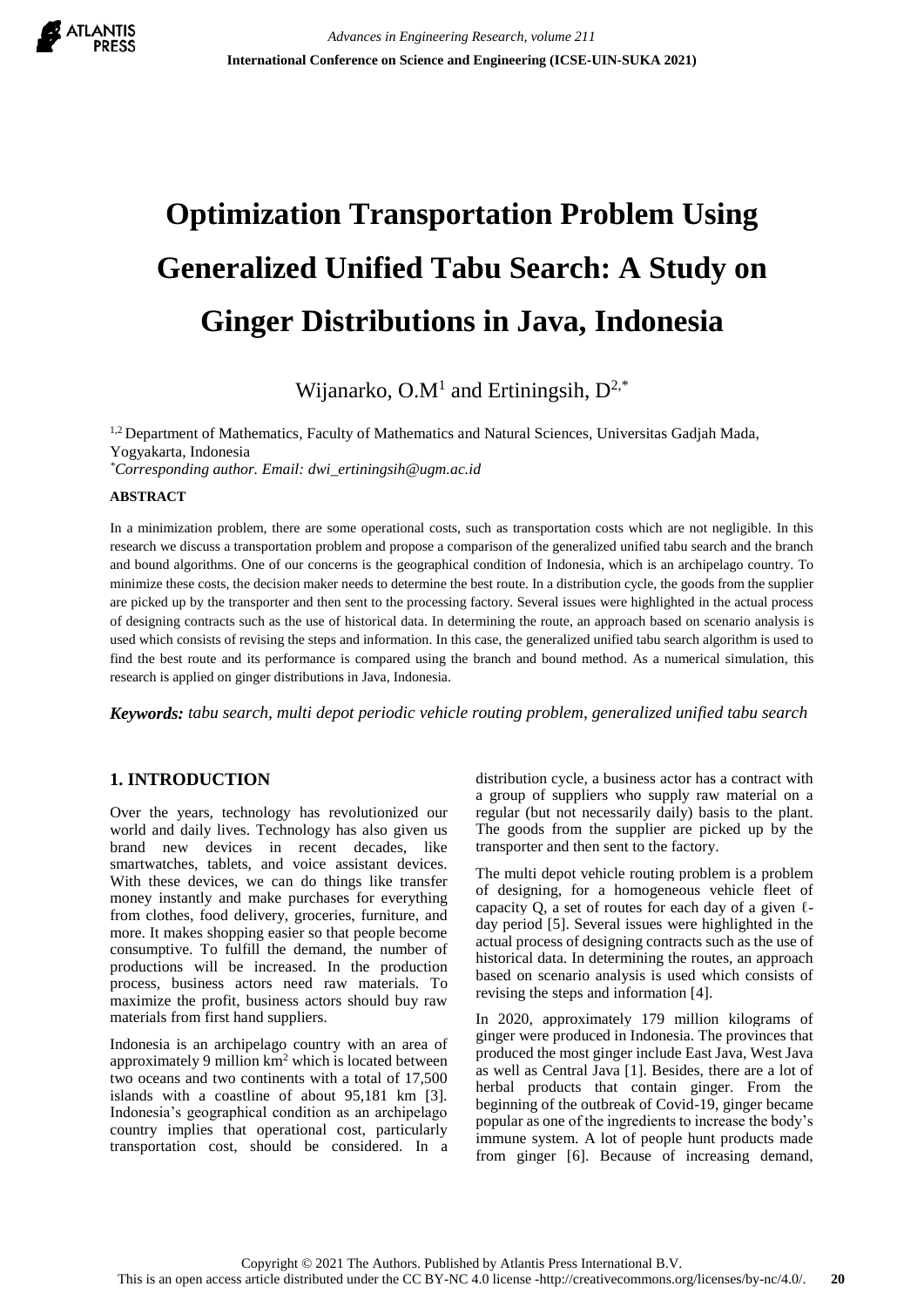

business actors must increase the production of ginger. As mentioned earlier that transportation cost in Indonesia is not negligible, a generalized unified tabu search algorithm is applied to find the best route [4]. Further, the performance's result is compared with the branch and bound algorithm [8][9].

# **2. METHODS**

In this research, we will discuss a vehicle routing problem, particularly a study on ginger distribution in Java, Indonesia. The Sub-Directorate of Medicinal Plants, Ministry of Agriculture, Indonesia launched an official website, called SITOBA [\(http://horti.pertanian.go.id/sitoba/page/index/tentang](http://horti.pertanian.go.id/sitoba/page/index/tentang-kami)[kami\)](http://horti.pertanian.go.id/sitoba/page/index/tentang-kami). Based on the Decree of the Minister of Agriculture Number 141/Kpts/HK 150/M/2/2019 concerning Types of Commodity Plants Under the Scope of the Ministry of Agriculture, medicinal plants are one of the types of plants that are under the guidance of the Directorate General of Horticulture. Currently, medicinal plant commodities that are prioritized to be developed are Ginger, Turmeric and Cardamom.

One of the menus in the SITOBA Web is SITOBA's map that can be used to search the location of ginger farmers. There are some Ginger-producing areas in Java, such as Kebumen, Sragen, Magelang, Tegal, Wonogiri, Cilacap, Pati, Karanganyar, Blora, Cianjur, Garut, Kuningan, Majalengka, Sukabumi and Bandung. In addition to SITOBA's map, Google Maps provides the distance between nodes [7]. Next, the data of farms, depots and plants for the numerical simulation is given in Table 1 below.

| N <sub>o</sub> | Type | Supply/<br>Demand<br>(kg) | Day | Address (Village,<br>District) |
|----------------|------|---------------------------|-----|--------------------------------|
| 1              | Farm | 144                       | 1   | Kebumen, Kebumen               |
| 2              | Farm | 126                       | 2   | Pendem, Sragen                 |
| 3              | Farm | 192                       | 2   | Depok, Magelang                |
| 4              | Farm | 116                       | 1   | Adiwerna, Tegal                |
| 5              | Farm | 127                       | 1   | Bulusulur, Wonogiri            |
| 6              | Farm | 156                       | 1   | Bajing, Cilacap                |
| 7              | Farm | 137                       | 2   | Pasucen, Pati                  |
| 8              | Farm | 158                       | 1   | Jati, Karanganyar              |
| 9              | Farm | 138                       | 2   | Kejiwan, Wonosobo              |
| 10             | Farm | 153                       | 1   | Tinapan, Blora                 |

| 11 | Farm | 156 | 2              | Ujungmanik, Cilacap         |  |
|----|------|-----|----------------|-----------------------------|--|
| 12 | Farm | 133 | 1              | Limbangan, Cilacap          |  |
| 13 | Farm | 121 | 1              | Malabar, Cilacap            |  |
| 14 | Farm | 104 | 1              | Kesugihan Kidul,<br>Cilacap |  |
| 15 | Farm | 105 | 1              | Bulupayung, Cilacap         |  |
| 16 | Farm | 109 | 2              | Planjan, Cilacap            |  |
| 17 | Farm | 145 | 1              | Ujungmanik, Cilacap         |  |
| 18 | Farm | 140 | 2              | Pucung, Wonogiri            |  |
| 19 | Farm | 121 | 1              | Semagar, Wonogiri           |  |
| 20 | Farm | 150 | 1              | Semagar, Wonogiri           |  |
| 21 | Farm | 131 | 2              | Genengan,<br>Karanganyar    |  |
| 22 | Farm | 144 | 1              | Nagrak, Cianjur             |  |
| 23 | Farm | 126 | 2              | Cikletik, Cianjur           |  |
| 24 | Farm | 192 | 2              | Cinta Asih, Cianjur         |  |
| 25 | Farm | 116 | 1              | Cikahuripan, Cianjur        |  |
| 26 | Farm | 127 | 1              | Hegarmanah, Cianjur         |  |
| 27 | Farm | 156 | 1              | Simpang, Cianjur            |  |
| 28 | Farm | 137 | $\overline{c}$ | Karyamukti, Cianjur         |  |
| 29 | Farm | 158 | 1              | Cibanteng, Cianjur          |  |
| 30 | Farm | 138 | 2              | Cibeureucem, Cianjur        |  |
| 31 | Farm | 153 | 1              | Cibuntu, Garut              |  |
| 32 | Farm | 156 | $\overline{c}$ | Sudalarang, Garut           |  |
| 33 | Farm | 133 | 1              | Pasanggrahan, Garut         |  |
| 34 | Farm | 121 | 1              | Sindangprabu, Garut         |  |
| 35 | Farm | 104 | 1              | Mekarwangi, Garut           |  |
| 36 | Farm | 105 | 1              | Mulakeudeu, Garut           |  |
| 37 | Farm | 109 | 2              | Ngamplang, Garut            |  |
| 38 | Farm | 145 | 1              | Bungur Beres,               |  |
|    |      |     |                |                             |  |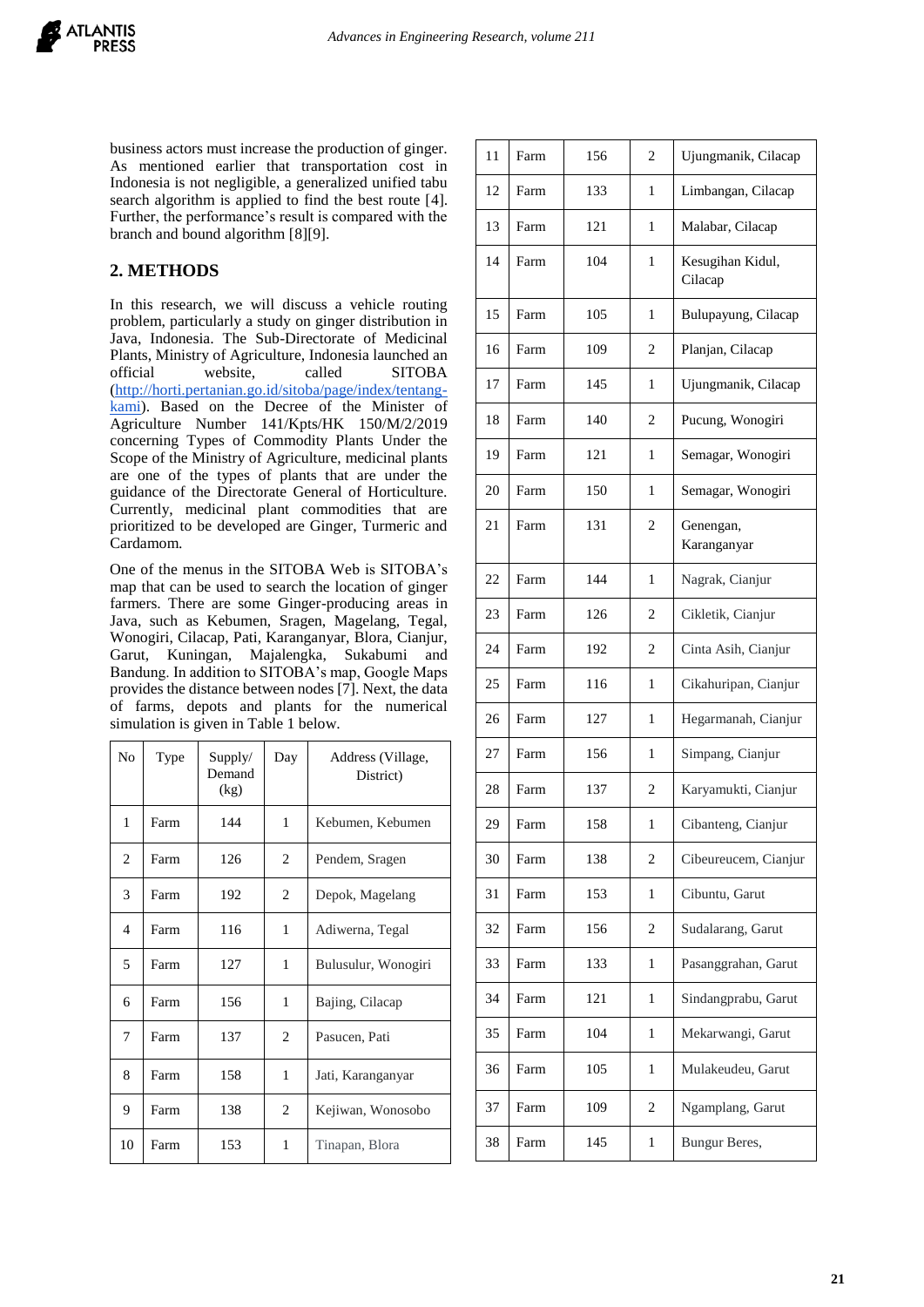|    |       |      |                | Kuningan                                |  |
|----|-------|------|----------------|-----------------------------------------|--|
| 39 | Farm  | 140  | $\overline{c}$ | Jalatrang, Kuningan                     |  |
| 40 | Farm  | 121  | 1              | Mandapajaya,<br>Kuningan                |  |
| 41 | Farm  | 150  | 1              | Longkewang,<br>Kuningan                 |  |
| 42 | Farm  | 131  | 2              | Bangunjaya,<br>Kuningan                 |  |
| 43 | Farm  | 144  | 1              | Situ Gede, Kuningan                     |  |
| 44 | Farm  | 126  | 2              | Subang, Kuningan                        |  |
| 45 | Farm  | 192  | 2              | Pamulihan, Kuningan                     |  |
| 46 | Farm  | 116  | 1              | Cihaur, Majalengka                      |  |
| 47 | Farm  | 127  | 1              | Pani, Majalengka                        |  |
| 48 | Farm  | 156  | 1              | Tegal Sari,<br>Majalengka               |  |
| 49 | Farm  | 137  | $\overline{c}$ | Cipicung, Majalengka                    |  |
| 50 | Farm  | 158  | 1              | Nunuk, Majalengka                       |  |
| 51 | Farm  | 138  | 2              | Nagrak Selatan,<br>Sukabumi             |  |
| 52 | Farm  | 112  | $\mathfrak{D}$ | Sukaraja, Bandung                       |  |
| 53 | Depot |      |                | Jering Kidul, Boyolali                  |  |
| 54 | Depot |      | $\overline{a}$ | Kadipiro, Surakarta                     |  |
| 55 | Plant | 3466 |                | Jl. Raya Solo-Sragen<br>Km <sub>7</sub> |  |
| 56 | Plant | 3664 |                | Tlogomulyo,<br>Pedurungan               |  |

Table 1. Data of Farms, Depots, and Plants

The  $1<sup>st</sup>$  till  $52<sup>th</sup>$  rows in Table 1 represent the farm located in Java, particularly in Central Java, West Java, and Yogyakarta. The 53<sup>th</sup> and 54<sup>th</sup> rows represent the depot in Boyolali and Surakarta, respectively. Then, the  $55<sup>th</sup>$  and  $56<sup>th</sup>$  rows represent the plant that is located in Surakarta and Semarang that can receive 3466 kg and 3664 kg of ginger, respectively. Besides, the capacity (ton) and utilization  $\rho$  (%) of the vehicle is 1000 ton and 96.2 %, respectively.

Distribution of supply and demand in the province of Java, Indonesia is given in Figure 1. Picture 1 in the bottom of Figure 1 is a scatter plot from coordinate points  $(x, y)$  of central point (blue), depot (green), farm (black), and plant (red). The problem of transporting the ginger from origin to destination at a minimal cost can be formulated as a multi depot periodic vehicle routing problem. It is referred to as the dairy transportation problem (DTP). DTP is a special case of vehicle routing problem that consists of determining the best routes to be performed for collecting ginger from farms and delivering it to processing plants [4].



Figure 1. Distribution of supply and demand in the Province of Java, Indonesia (source: Data DEMNAS Indonesia)

Every contract with a transporter involves some route that consists of a depot, farms, plant and day service. The aim of this contract is to determine the operational cost of business actors. To generate these costs, routes are constructed to determine the collection of ginger from the farm and delivery to the processing plant. Figure 2 shows the route types. It is used to generate the transportation cost. Each route consists of a depot *d*, a sequence of collection points  $f_1, f_2, ..., f_n$  and a delivery point *p*. The vehicle always returns to the depot.



Figure 2. Route that used to generate the transportation cost

The following is a definition of a graph that will represent the routes.

**Definition 1.** [2] A graph, denoted by  $G = (V, E)$ , which consists of two finite sets *V* and *E*. The set *V* is not an empty set and its elements are called vertices, while the elements of the set *E* are called edges, such that each edge connects two vertices, which is called the edge vertex.

Let  $G = (V, A)$  be a graph where  $V = V^D \cup V^F \cup V^P$ ,  $V^D$  represents the set of depots,  $V^F$  represents the set of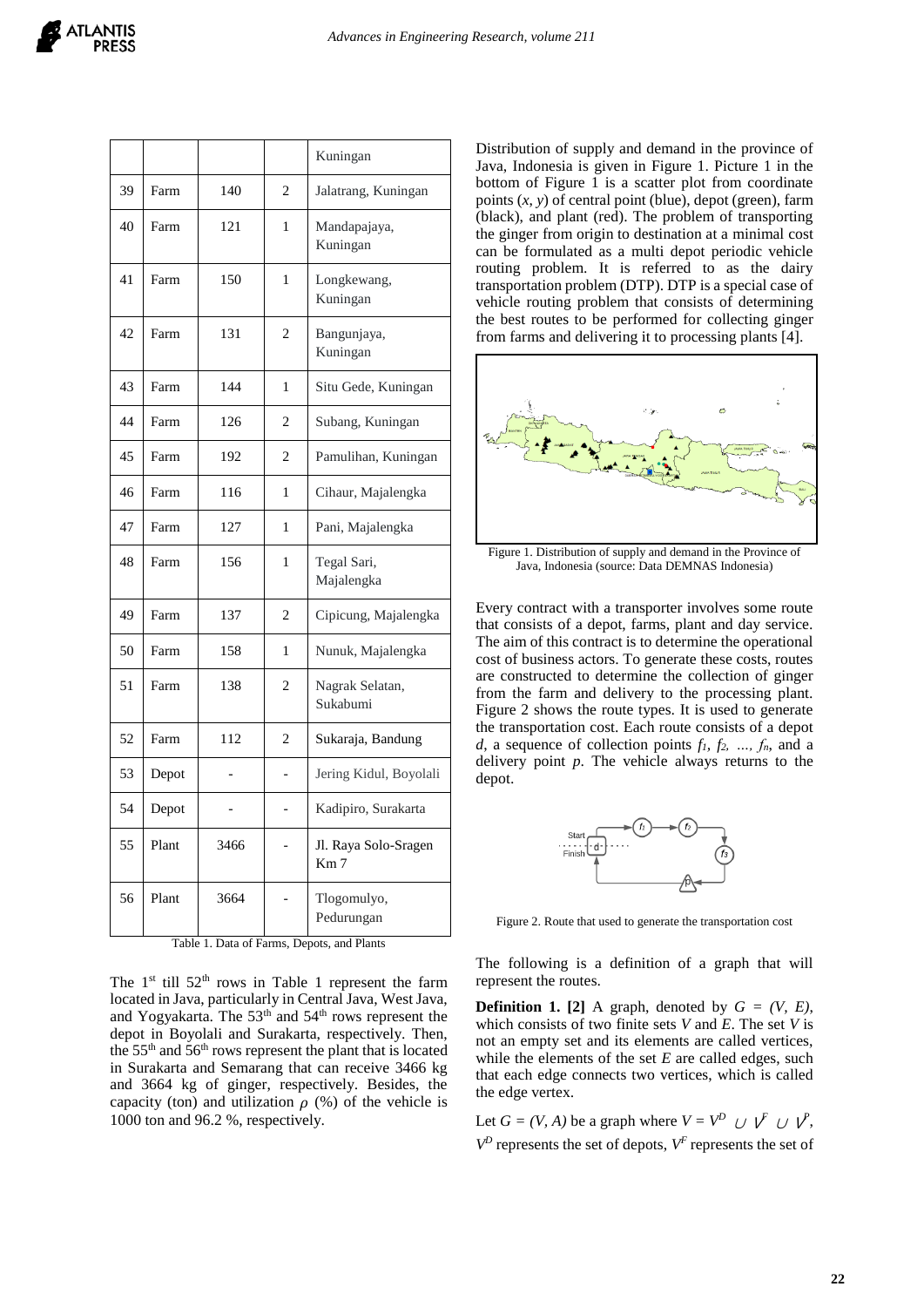farm and  $V^P$  represents the set of plants.  $|V| = d + n + 1$ *r*, where  $d = |V^D|$ ,  $n = |V^F|$ , dan  $r = |V^P|$ . Each depot  $\phi$  $\in V^D$  hosts a different number of vehicles m<sub>0</sub>. Let  $Q_{k_0}$ be the physical capacity of vehicle *k* in depot *o*. To minimize damage, the vehicles are not fully utilized, and the utilization limit  $\rho$  is introduced to bound the capacity. Each vertex  $i \in V$  represents a farm requiring the collection of qi kg of ginger. Each farm *f<sup>i</sup>* requires visits during the period.  $L_i$  is a possible visitcombination. The binary constant  $a_{pl}$  be equal to 1 if day *l* belongs to visit combination *p*, and *0* otherwise.  $\tau_i$  is the time required to collect the ginger at each farm. Arc  $a_{ij} \in A$  represents a direct link from vertex *i* to vertex *j*, with the specifications of the road network and the following restrictions:

1. an empty vehicle leaving the depot cannot travel directly to a plant ( $i \in V^D$  and  $j \in V^P$  then  $a_{ij} \notin A$ );

2. a vehicle must make a delivery before returning to the depot ( $i \in V^F$  and  $j \in V^D$  then  $a_{ij} \notin A$ );

3. alternation between collection and delivery is prohibited ( $i \in V^P$  and  $j \in V^F$  then  $a_{ij} \notin A$ ).

Arc  $a_{ij}$  is assigned as cost  $c_{ij}$  that represents the transportation cost. The set *A* takes into account that farms prefer collection earlier before delivery to plant. In this case, no collecting is allowed after a delivery. We use total distance in kilometers to estimate the transportation cost. In this paper, the Dairy Transportation Problem can be formulated as an integer linear programming, see [4].

In this research, we assume that there are 2 depots, 52 farms, 2 plants, 10 vehicles and 2 days service. The set of depots  $V^D = \{d_i \mid i = 1, 2\}$ , the set of farmer  $V^F = \{f_i \mid i = 1, 2\}$ *i*=1, ..., 52}, the set of plants  $V^P = \{p_i \mid i = 1, 2\}$ . So,  $V =$  $V^D$  *∪*  $\overline{V}$  *∪*  $\overline{V}$ . This problem can be formulated as a multi depot vehicle routing problem as follows:

Minimize 
$$
\sum_{i \in V} \sum_{j \in V} \sum_{k=1}^{10} \sum_{l=1}^{2} \sum_{o \in V^D} c_{ij} x_{ijklo}
$$

subject to

$$
\sum_{p \in L_i} \sum_{o \in V^D} y_{ipo} = 1, i \in V^F
$$
\n
$$
\sum_{j \in V} \sum_{k=1}^{10} x_{ijklo} - \sum_{p \in L_i} a_{pl} y_{ipo} = 0, i \in V^F; o \in V^D; l = 1,2
$$
\n
$$
\sum_{j \in V^F \cup V^P} x_{ojklo} \le 1, oa \in V^D; k = 1,2,...,10; l = 1,2
$$

$$
\sum_{j \in V^{F} \cup V^{P}} x_{ijklo} = 0, i, o \in V^{D}; i \neq o; k = 1,...,10; l = 1,2
$$

$$
\sum_{j \in V} x_{jiklo} - \sum_{j \in V} x_{ijklo} = 0, i, o \in V^D; k = 1,...,10; l = 1,2
$$
\n
$$
\sum_{i \in V^D \cup V^F} \sum_{j \in V} q_i x_{ijklo} \le \rho Q_{ko}, o \in V^D; k = 1,...,10; l = 1,2
$$
\n
$$
\sum_{i \in V} \sum_{j \in V} (c_{ij} + \tau_i) x_{ijklo} \le T, o \in V^D; k = 1,...,10; l = 1,2
$$
\n
$$
\sum_{i \in V^D \cup V^F} \sum_{k=1}^{10} \sum_{o \in V^D} q_i x_{ijklo} \le Q_j, j \in V^P; l = 1,2
$$
\n
$$
\sum_{i \in V^D \cup V^F} \sum_{k=1}^{10} \sum_{l=1}^{2} \sum_{o \in V^D} q_i x_{ijklo} \ge D_j + \delta_j^-, j \in V^P
$$
\n
$$
\sum_{i \in V^D \cup V^F} \sum_{k=1}^{10} \sum_{l=1}^{2} \sum_{o \in V^D} q_i x_{ijklo} \le D_j + \delta_j^+, j \in V^P
$$
\n
$$
\sum_{i \in V^P} z_{iklo} \le 1, k = 1,...,10; l = 1,2; o \in V^D
$$
\n
$$
\sum_{i \in V^P} x_{ijklo} - z_{jklo} = 0, j \in V^P; k = 1,...,10; l = 1,2; o \in V^D
$$
\n
$$
\sum_{i \in S} \sum_{j \in S} x_{ijklo} \le |S| - 1, S \in V^F \cup V^P; |S| \ge 2; o \in V^D;
$$
\n
$$
k = 1,...,10; l = 1,2
$$
\n
$$
x_{ijklo} \in \{0,1\}, i \in V; j \in V; o \in V^D; k = 1,...,10; l = 1,2
$$
\n
$$
y_{ipo} \in \{0,1\}, i \in V; j \in V; o \in V^D; k = 1,...,10; l = 1,2
$$

#### **3. RESULT AND DISCUSSION**

In this section we will apply two algorithms to solve the Dairy Transportation Problem (DTP), that is a Generalized Unified Tabu Search (GUTS) and branch and bound algorithms. DTP is solved as a special case of a heterogeneous multi depot vehicle routing problem with capacity and constraints where a set of collecting points and delivery destinations are defined, using GUTS algorithm [4].

GUTS algorithm is based on tabu search, a metaheuristic that explores the solution space of a problem by iteratively moving from the current solution *s* to  $s' \in N(s)$ , where  $N(s)$  is the neighborhood of solution s. The local search continues until the stopping criterion is satisfied [4]. Figure 3 shows the flowchart of the GUTS algorithm. To find the solutions, we proceed as follows. For the transporters and depot, we evaluate the competition of the routes: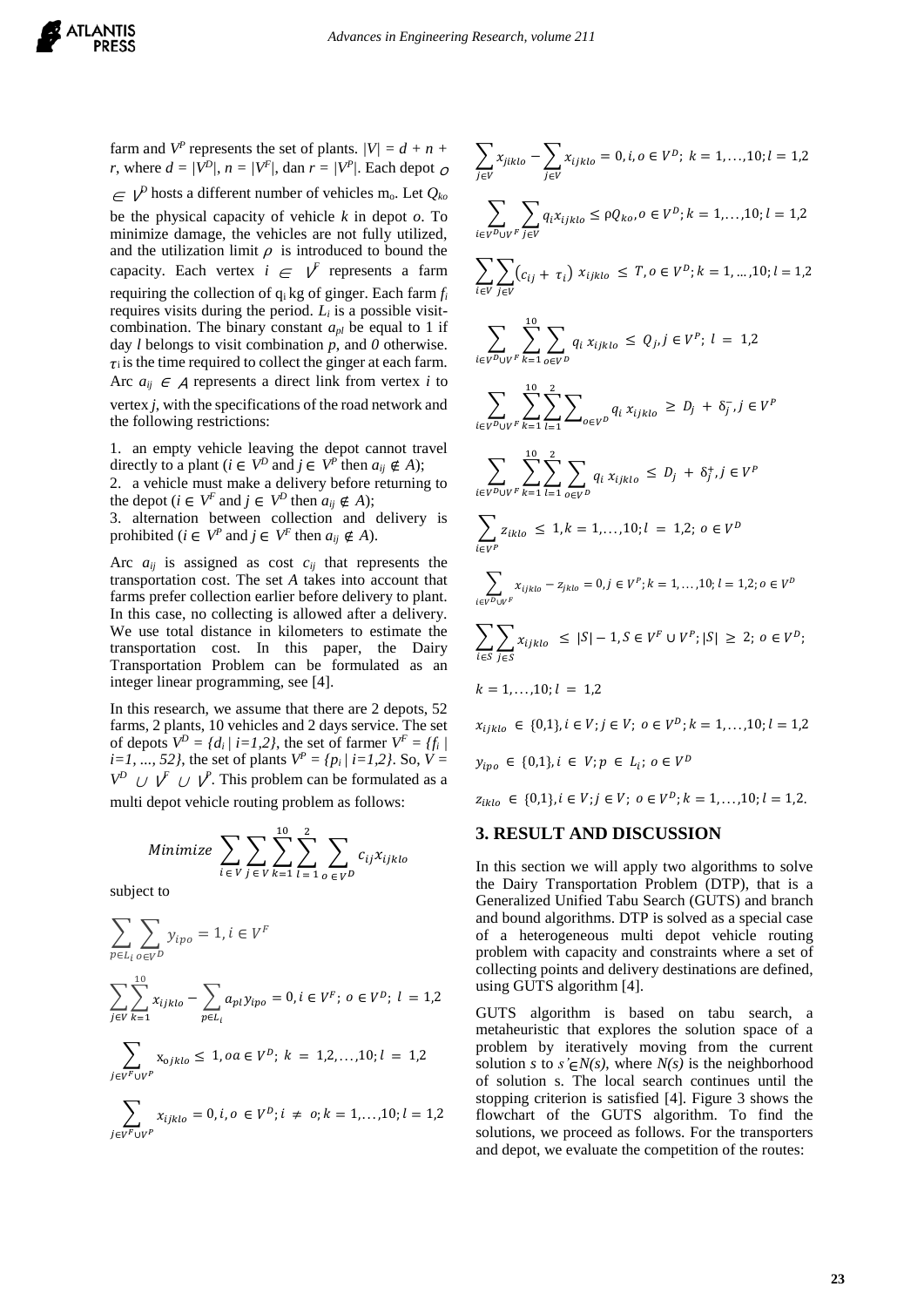

Figure 3. Flowchart of GUTS Algorithm

| Route          | Path                                                                                                                                                                  | <b>Distance</b><br>(km) |
|----------------|-----------------------------------------------------------------------------------------------------------------------------------------------------------------------|-------------------------|
| 1              | $d_1$ - fo - fs - f <sub>21</sub> - f <sub>20</sub> - f <sub>7</sub> - f <sub>3</sub> - p <sub>1</sub> - d <sub>1</sub>                                               | 749.4                   |
| 2              | $d_2$ - $f_{10}$ - $f_{18}$ - $f_{19}$ - $f_5$ - $f_4$ - $f_{12}$ - $f_{13}$ - $p_1$ - $d_2$                                                                          | 1031.2                  |
| 3              | $d_1$ - f <sub>22</sub> - f <sub>25</sub> - f <sub>26</sub> - f <sub>27</sub> - f <sub>29</sub> - f <sub>31</sub> - p <sub>1</sub> - d <sub>1</sub>                   | 1289.4                  |
| $\overline{4}$ | $d_1$ - f <sub>33</sub> - f <sub>34</sub> - f <sub>35</sub> - f <sub>36</sub> - f <sub>38</sub> - f <sub>40</sub> - f <sub>41</sub> - p <sub>1</sub> - d <sub>1</sub> | 1009                    |
| 5              | $d_1$ - f <sub>43</sub> - f <sub>46</sub> - f <sub>47</sub> - f <sub>48</sub> - f <sub>50</sub> - p <sub>2</sub> - d <sub>1</sub>                                     | 816.3                   |
| 6              | $d_1$ - f <sub>15</sub> - f <sub>14</sub> - f <sub>16</sub> - f <sub>6</sub> - f <sub>1</sub> - f <sub>2</sub> - p <sub>2</sub> - d <sub>1</sub>                      | 683.4                   |
| 7              | $d_1$ - f <sub>17</sub> - f <sub>11</sub> - f <sub>23</sub> - f <sub>24</sub> - f <sub>28</sub> - f <sub>30</sub> - p <sub>2</sub> - d <sub>1</sub>                   | 1179                    |
| 8              | $d_1$ - f <sub>32</sub> - f <sub>37</sub> - f <sub>39</sub> - f <sub>42</sub> - f <sub>44</sub> - f <sub>45</sub> - p <sub>2</sub> - d <sub>1</sub>                   | 934.9                   |
| 9              | $d_1$ - f <sub>49</sub> - f <sub>51</sub> - f <sub>52</sub> - p <sub>2</sub> - d <sub>1</sub>                                                                         | 1181                    |
|                | Total (km)                                                                                                                                                            | 8873.6                  |

Table 2. Route, Path, and Distance for each Vehicles by GUTS Algorithm

length, utilization of vehicles, and cost (total distance or total duration). These indicators are also classified by depot to indicate how each transporter is affected by changes to the routes. Besides, comparing the service-day assignment and the assignment to the depot for the farms, whereas for

the plants, evaluate the volume received versus the demand for the plants.

For simulation, the GUTS algorithm is implemented in Python 3 and numerical simulation is run on an AMD Ryzen 3 with 2000 iterations. The best route of GUTS algorithm is given in Table 2. Route  $(1)$  -  $(9)$  is the best route for each vehicle by applying the GUTS algorithm (See Figure 4). The 10th vehicle is not used because all the farms have been visited. Further, Figure 5 depicts the best value by GUTS algorithm where the minimum total distance and the number of iterations is 8873.6 km and 196, respectively.

To compare the results, a branch and bound algorithm is applied to find an optimal (local) solution of the problem. Branch and bound algorithm is implemented in Python 3, the best route as given in Table 3. Route  $(1) - (9)$  is the best route for each vehicle by applying branch and bound algorithm because it yields the minimum total distance, i.e., 9022.99 km (See Figure 6).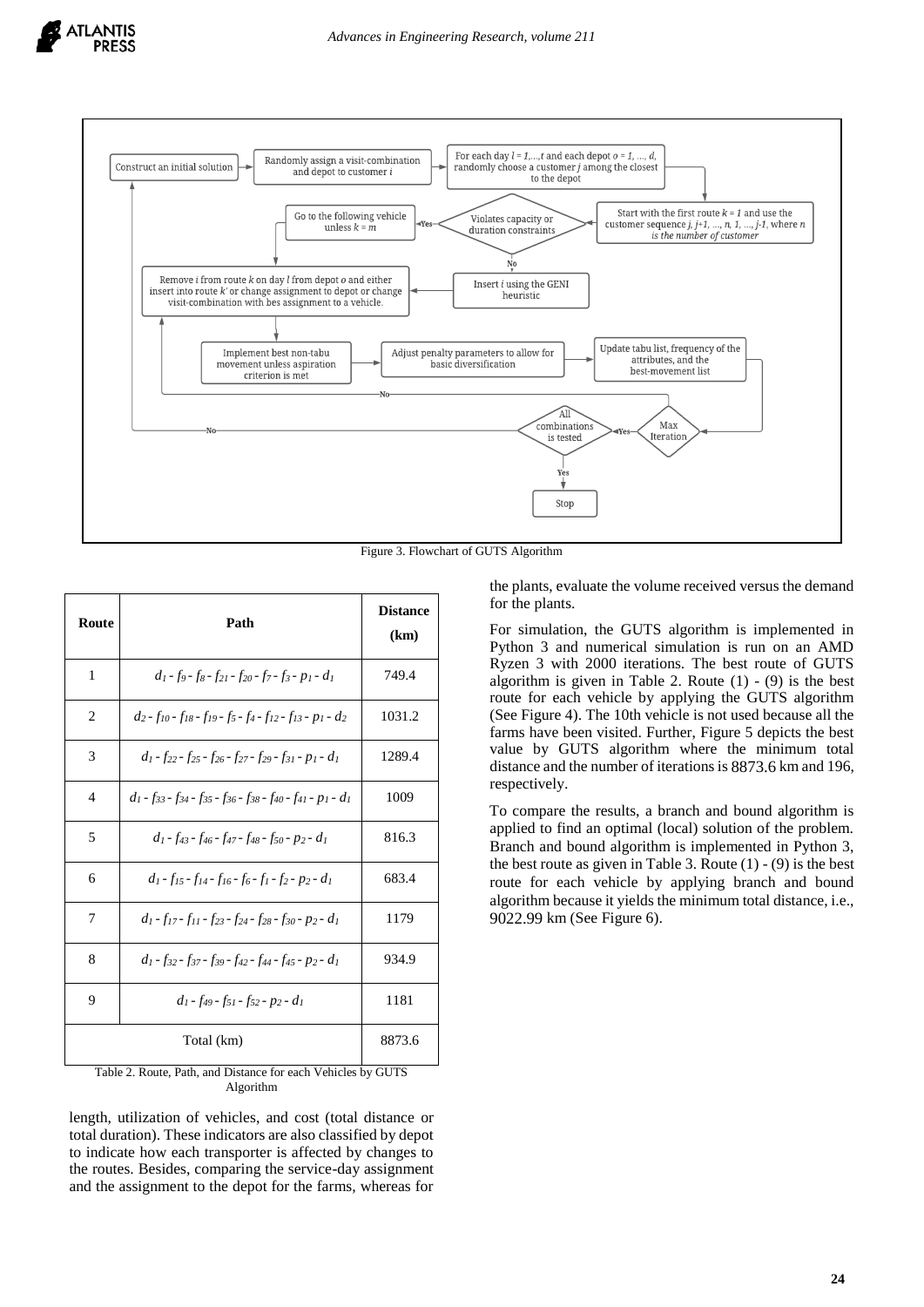

| Route | Path                                                                                                                                                                  | <b>Distance</b><br>(km) |
|-------|-----------------------------------------------------------------------------------------------------------------------------------------------------------------------|-------------------------|
| 1     | $d_2$ - $f_1$ - $f_6$ - $f_4$ - $f_{10}$ - $f_8$ - $f_5$ - $p_1$ - $d_2$                                                                                              | 776.1                   |
| 2     | $d_1$ - f <sub>12</sub> - f <sub>13</sub> - f <sub>17</sub> - f <sub>15</sub> - f <sub>14</sub> - f <sub>19</sub> - f <sub>20</sub> - p <sub>1</sub> - d <sub>1</sub> | 704.6                   |
| 3     | $d_1$ - f <sub>22</sub> - f <sub>29</sub> - f <sub>27</sub> - f <sub>26</sub> - f <sub>25</sub> - f <sub>31</sub> - p <sub>1</sub> - d <sub>1</sub>                   | 1277.2                  |
| 4     | $d_1$ - f <sub>33</sub> - f <sub>34</sub> - f <sub>36</sub> - f <sub>35</sub> - f <sub>41</sub> - f <sub>38</sub> - f <sub>40</sub> - p <sub>1</sub> - d <sub>1</sub> | 952.5                   |
| 5     | $d_1$ - f <sub>43</sub> - f <sub>47</sub> - f <sub>46</sub> - f <sub>50</sub> - f <sub>48</sub> - p <sub>2</sub> - d <sub>1</sub>                                     | 811                     |
|       | $d_2$ - f <sub>2</sub> - f <sub>3</sub> - f <sub>16</sub> - f <sub>11</sub> - f <sub>9</sub> - p <sub>2</sub> - d <sub>2</sub>                                        | 826.19                  |
| 7     | $d_2$ - $f_{18}$ - $f_{23}$ - $f_{30}$ - $f_{24}$ - $f_{28}$ - $f_{21}$ - $p_2$ - $d_2$                                                                               | 1579                    |
| 8     | $d_1 - f_{32} - f_{37} - f_{42} - f_{45} - f_{44} - f_{39} - p_2 - d_1$                                                                                               | 915.4                   |
| 9     | $d_1$ - $f_{49}$ - $f_{51}$ - $f_{52}$ - $p_2$ - $d_1$                                                                                                                | 1181                    |
|       | Total (km)                                                                                                                                                            | 9022.99                 |

Table 3. Route, Path, and Distance for each Vehicles by Branch and Bound Algorithm



Figure 4. Best Route for each Vehicle by Applying GUTS Algorithm



Figure 5. Best Value of GUTS Algorithm



Figure 6. Best Route for each Vehicle by Applying Branch and Bound Algorithm

From both results, it shows that for ginger distribution in Java, the performance of the GUTS algorithm is better than the branch and bound algorithm. That is, the minimum total distance travelled by applying GUTS and branch-andbound algorithms are 8873.6 km and 9022.99 km, respectively. Based on the best route results, there are only 9 effective vehicles, whereas 1 vehicle does not need to be operated because all the farms have been visited by 9 other operated vehicles.